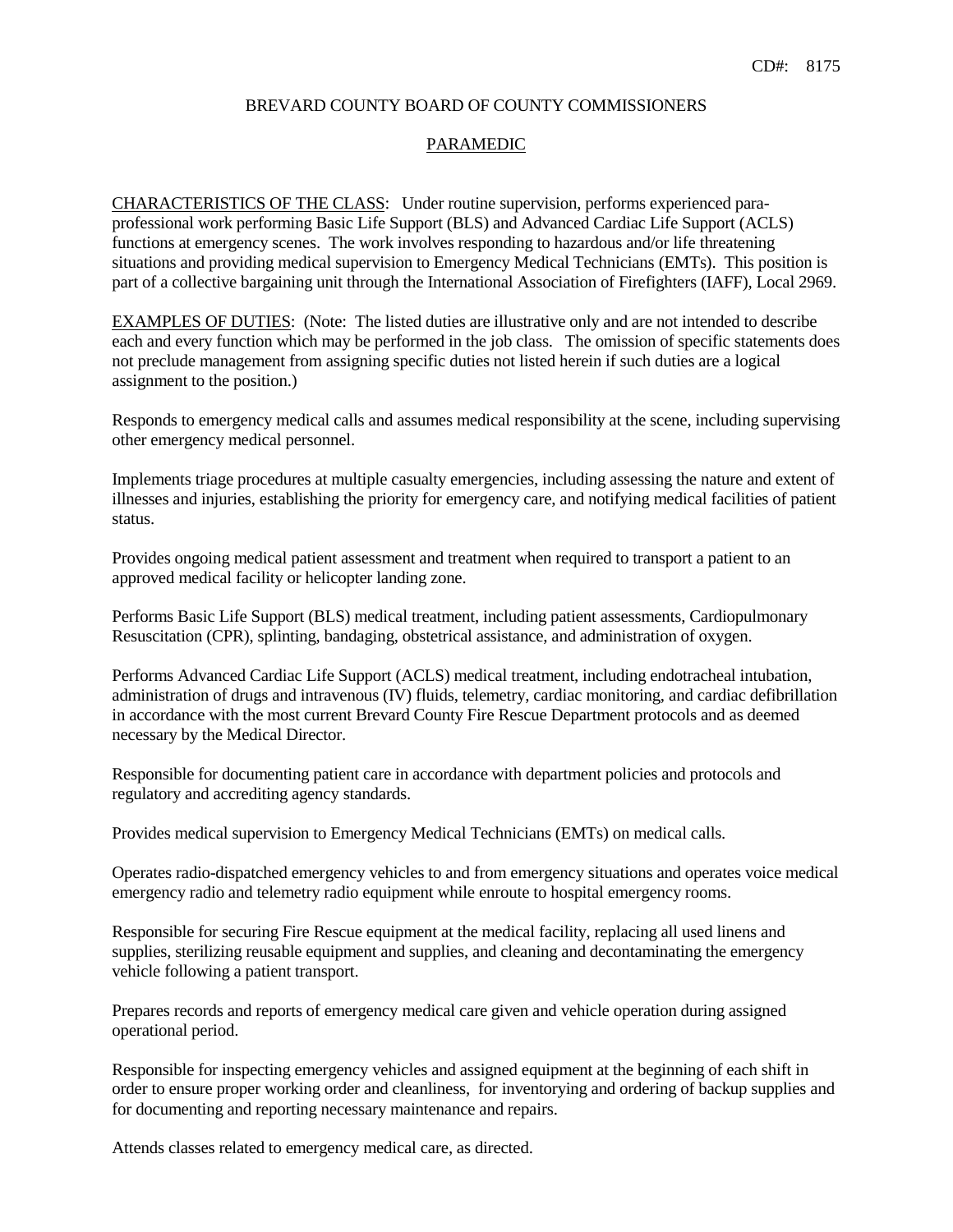#### BREVARD COUNTY BOARD OF COUNTY COMMISSIONERS

# PARAMEDIC

Conducts public awareness demonstrations of emergency medical care.

May perform maintenance on assigned Fire Station buildings, grounds, and vehicles.

Performs related work as required.

#### REQUIREMENTS:

EDUCATION AND EXPERIENCE: A high school diploma, or its equivalent, as required by the State of Florida Department of Health.

Must possess a valid active State of Florida Paramedic certification and maintain said certification in an active status during the term of employment.

Must possess a current Advanced Cardiac Life Support (ACLS) certification and a current Cardiopulmonary Resuscitation (CPR) certification from an approved agency and maintain said certifications during the term of employment.

SPECIAL REQUIREMENTS: Must possess, or obtain prior to employment, a valid Florida Driver's license and maintain said license during the term of employment.

Must be of good moral character, as determined by a local Clerk of Court, Florida Department of Law Enforcement (FDLE), and Federal Bureau of Investigation (FBI) criminal background investigation.

Must not have been convicted, or entered a guilty or nolo contendere plea on charges of reckless driving or driving under the influence (DUI) or alcohol or controlled substances, or had a driver's license suspended or revoked under the point system within the past three (3) years.

Must have fingerprints on file with Brevard County.

Must successfully pass a physical examination and vision test, as determined by a licensed practitioner, currently under contract with Brevard County.

Must be able to work nights, weekends, holidays, and overtime as needed and extended shifts when required.

Must be able to work mandatory overtime in accordance with the most current International Association of Fire Fighters (IAFF) Bargaining Agreement.

In the event of a hurricane, major storm, natural or man-made disaster that may threaten the area, the employee will be required to perform emergency duties as directed.